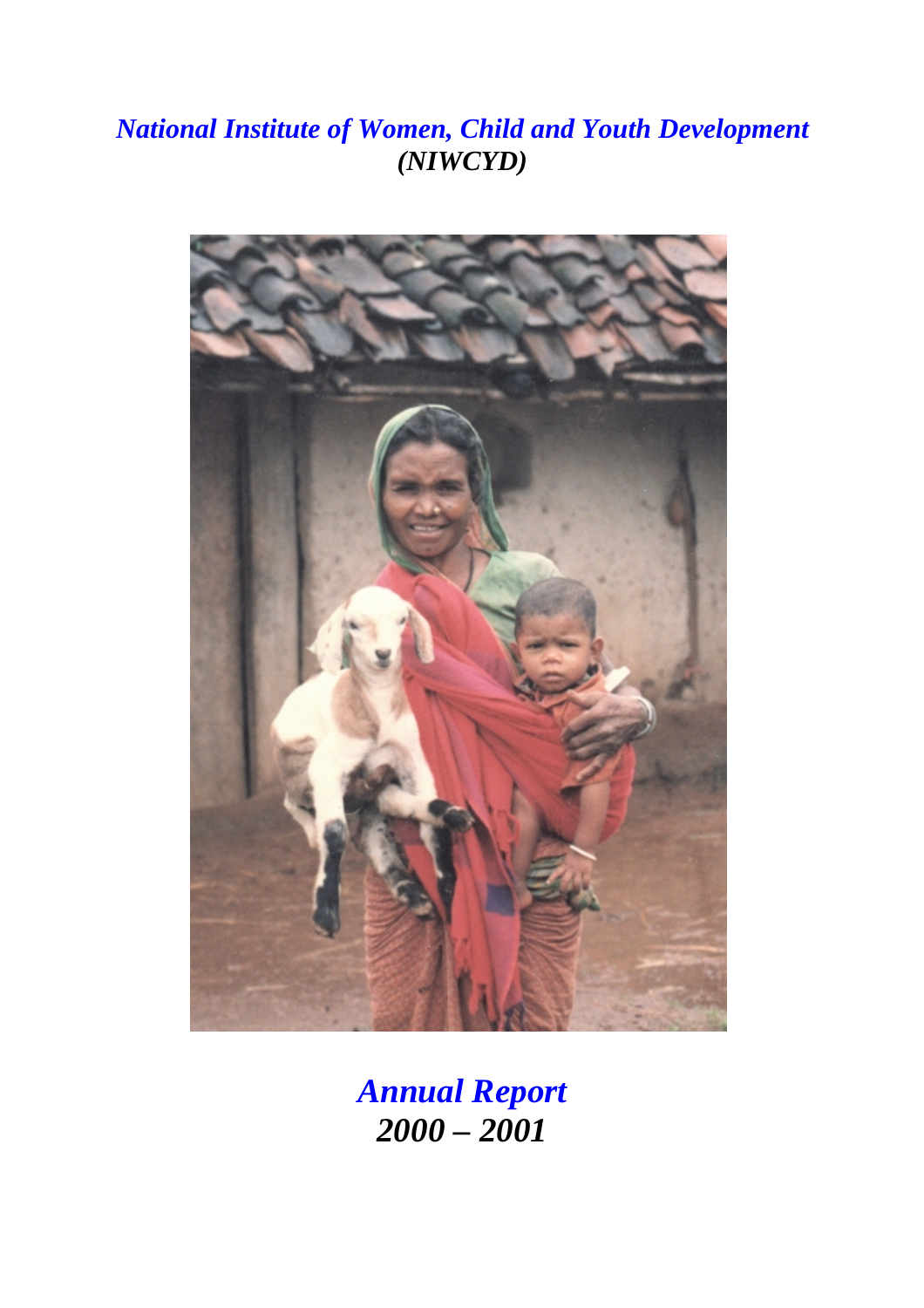### *Preface*

*The year that has gone by has been instrumental in giving a new thrust to the NIWCYD's development initiatives. The main focus remained on*

- *sustainable livelihoods through capacity building at the grassroots*
- *natural resource management*
- *promoting the process of participation of the people in democratic decision making processes*
- *gender justice*
- *advocacy for the rights of tribals and*
- *child development*

*These issues that form the core and philosophy of our work and have been the main line of action for the last several years. As we enter a new millennium we resolve to continue working with the most vulnerable sections of society in the tribal and rural areas of Madhya Pradesh and Maharashtra. We do not feel that we can 'do' anything for the people : what we can perhaps achieve is an awakening amongst people and perform the role of facilitating the development process. We have always been conscious of our limited reach and have never harboured ambitions of supplanting the government machinery even in the areas we work in. Our interventions are always aimed at experimentation and model development. We hope to demonstrate new models, based on peoples participation, which can be taken up the government machinery or other NGOs.*

*The year under report has seen forays into the area of child development including elimination of child labour, elementary education, reform of juvenile homes and Reduction of neonatal mortality.*

*The years to come are likely to be challenging and exciting and we look forward with great hope and expectations.*

*R K Malaviya Vice President*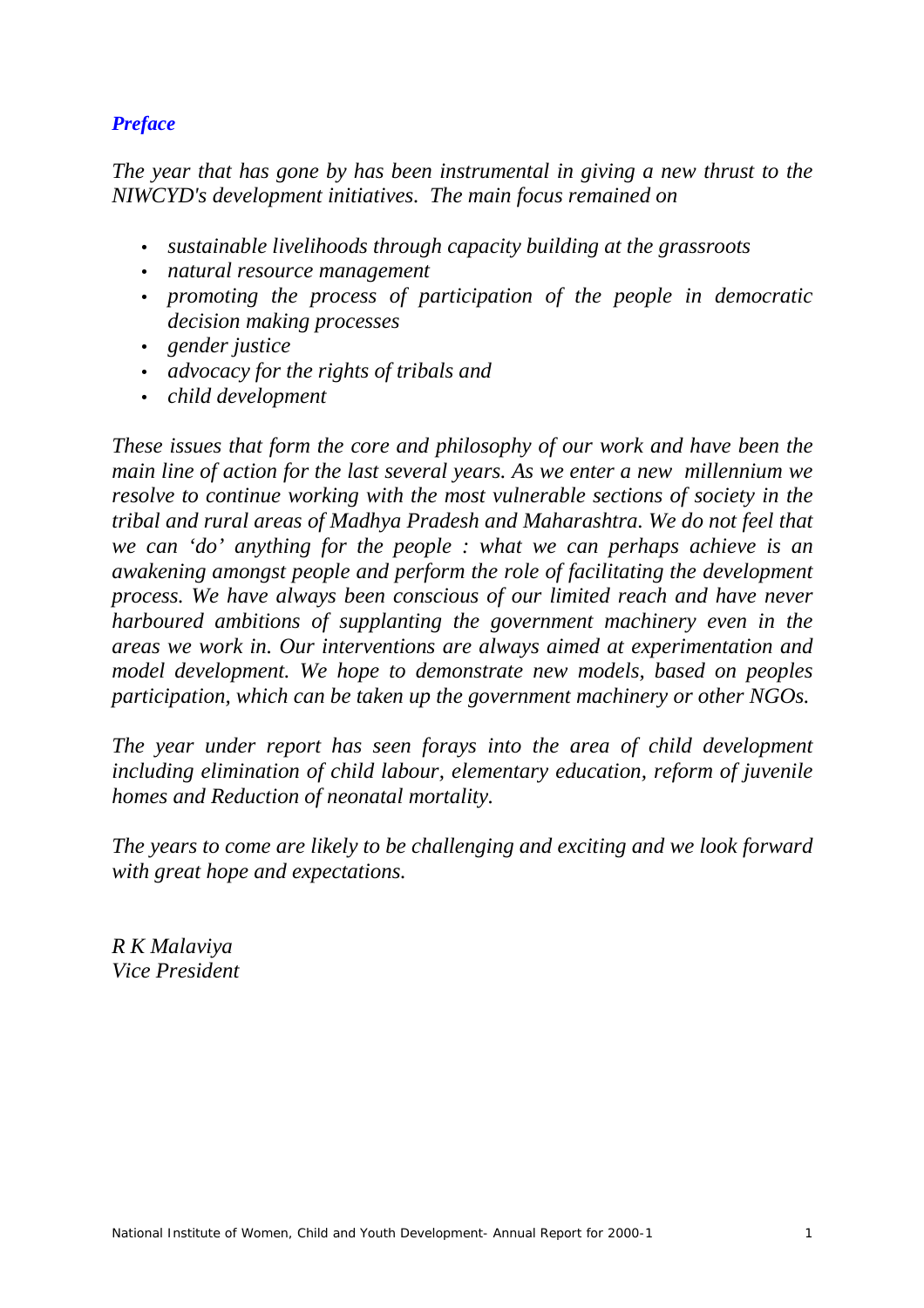# **Introduction**

The National Institute of Women, Child and Youth Development (NIWCYD) is active in Central India - Madhya Pradesh, Chattisgarh and the Vidarbha Region of Maharashtra. It works at the grassroots directly and also in association with a number of smaller grassroots organisations. NIWCYD's aim is to *"engender peoples empowerment through the twin interventions of capacity building and sustainable natural resource management"*

The main focus of the work is in tribal and rural areas of the three states. Most of NIWCYD's interventions are aimed at reaching the people from the Scheduled Tribes and Scheduled Castes with special focus on those living below the poverty line. Most of NIWCYD programmes are planned in a holistic manner and aim to address all the major development issues and concerns in the geographical area of work.

All the projects and programmes undertaken in the year under report can be divided into three broad areas

- A. Integrated Rural and Tribal Development.
- B. Child Development.
- C. Study, Networking and Advocacy.

# **INTEGRATED RURAL AND TRIBAL DEVELOPMENT**

A number of smaller projects form part of this programme which NIWCYD is implementing in five districts of Madhya Pradesh (Balaghat, Betul, Dindori, Jabalpur, Mandla) and two districts in Chattisgarh (Kanker and Bastar). In all, over 125 villages and a population of over 25,000 is reached directly through one or more of the projects. The many facets of this programme make it truly a holistic and integrated approach. Some of the major interventions in the programme include

#### **Soil Water Conservation and Development**

One of the main problems that the people in the tribal and rural areas face is one of food insufficiency. The yield that can be derived from rain-fed agriculture on poor quality land is sufficient for the marginal and small farming families only for about 5 to 7 months on an average. This leads to starvation, malnutrition, poor health,

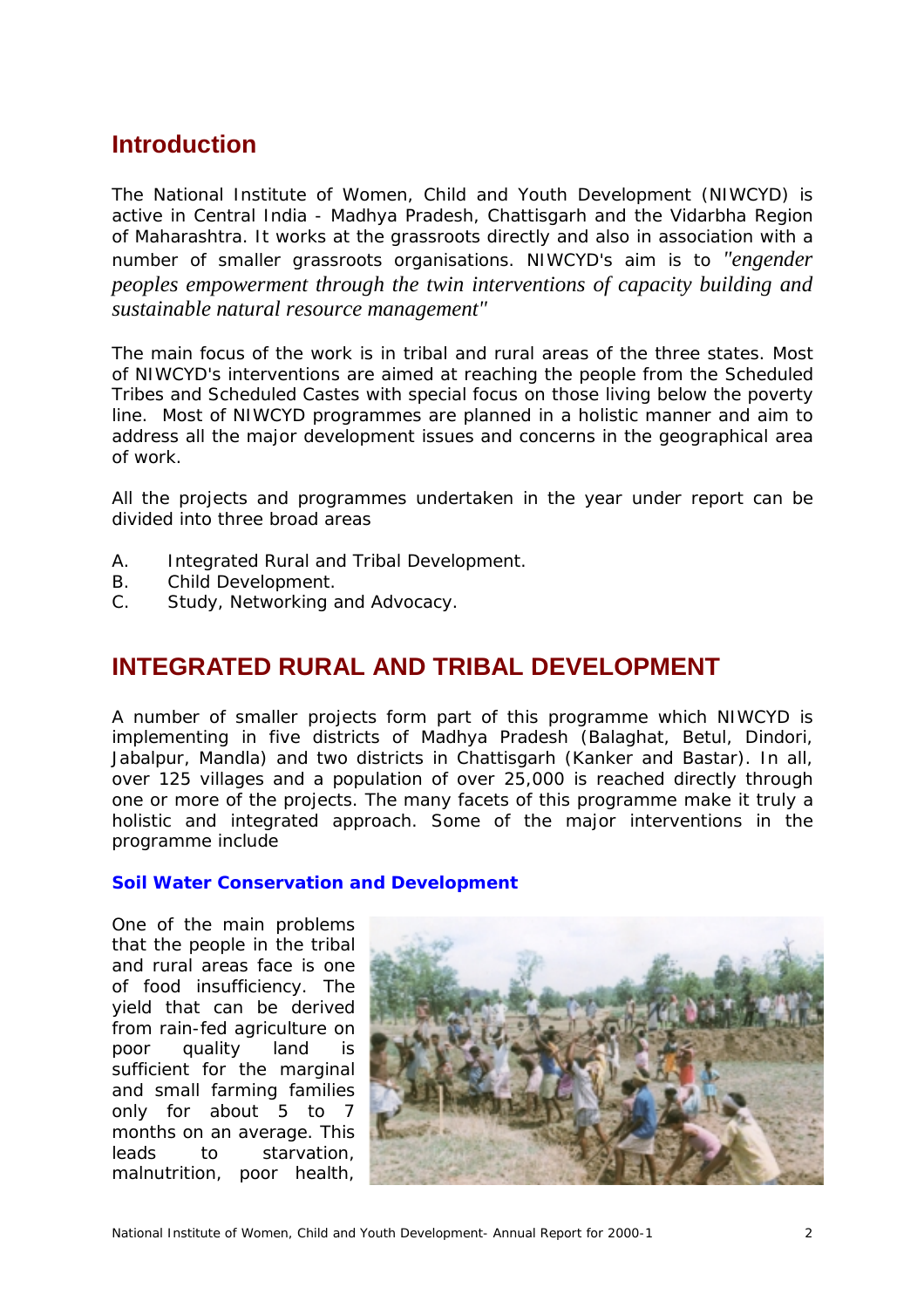migration, indebtedness and in general disruption of family life. NIWCYD believes that there is need to maximize the benefits that can be derived from natural resources of land and water.

NIWCYD therefore undertakes activities like land leveling and stone bunding to improve the quality of agricultural land. In the year under report **191.42** acres of land belonging to **509** families in **23** villages was developed. The beneficiary families participate in the planning and implementation process. NIWCYD ensures that only a small portion (1/2 to 1 acre) of the beneficiaries land is developed. It expects that once the benefits of this development are witnessed the family will undertake land development activities on the remaining part of their land holding on their own. This ensures that the impact of the activity far exceeds the targets set and makes the process cost effective.

To overcome the issue of lack of irrigation systems, NIWCYD undertakes water development activities including building of new wells / lakes, dredging and repair of old wells and lakes, spring development and building of small check dams. In the year under report **8** water sources were created / refurbished in **7** villages. These activities seldom address families. They are meant for the benefit for the entire village community.

#### **Improvement in agricultural yield**

The next logical step after the land and water development activities is improving agriculture techniques. NIWCYD, with assistance from experts in



agriculture, tries to ensure that the farmers adopt the appropriate and sustainable agriculture techniques. Some of these inputs include crop rotation principles, NaDEP / Vermiculture for organic fertilisers, natural pesticides, appropriate use of water etc.

In the Baiga Chek area in the state of MP, NIWCYD has undertaken a research into

the aspect of crop diversity and rotation. It conducted seed trials and soil testing in order to determine the most effective and suitable agricultural inputs and techniques.

In almost all the areas where this activity has been carried out for the last few years, NIWCYD has recorded increase in agriculture yield by **25-30 %.** This means that the primary issue of food insufficiency is on the way to being solved.

#### **Income Generation Programmes (IGPs) for families**

Land and water development activities help those families with some land holding. For the landless families NIWCYD promotes Income Generation Programmes (IGPs). These are built round locally available raw material and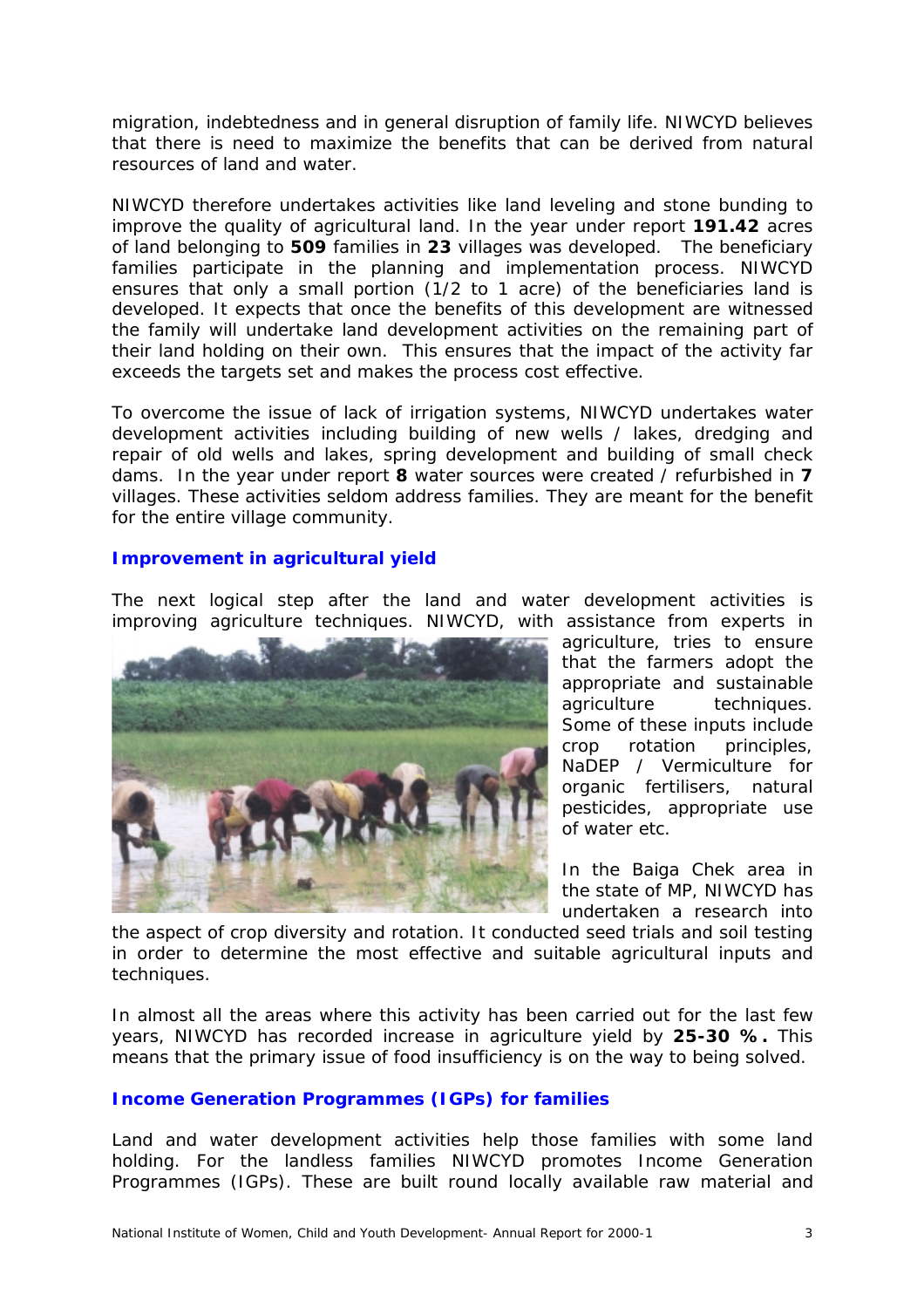native skills of the people. Some of the income generation activities that NIWCYD has promoted include pig rearing, goat rearing, poultry, community vegetable and fruit selling, collection, processing and marketing of Minor Forest Produce, craft related activities like bamboo work, grass mats weaving, fans etc. NIWCYD tries to promote these activities in groups in order to ensure that the success rate is enhanced. Skills are imparted to the families through the twin process of training and exposure. Seed capital is often provided in form of loans administered out of the Gramkosh.

#### **Building the Gramkosh (Village fund)**

The community contributes in all the programme that NIWCYD undertakes. Since the beneficiaries often come form the poorest families, their contribution is often in form of labour. Very early into its programme, NIWCYD realized the need for formally organizing the contribution. In most areas where soil and water conservation activities are implemented, the people contribute 50 % of the wages received for the land development and 30 % of the wages received for water sources development to the Gramkosh! The Gramkosh is then used for undertaking other development activities in the village like thrift and credit, providing loans to the farmers for agriculture related activities, co-operatives and income generating activities, providing financial assistance in emergency situations like death, marriage, birth and other social and religious occasions, establishing fair price grain shops. Management of the Gramkosh rests with the local people. A committee is nominated by the Gramsabha for the same. This committee includes women from villages who have participated in the decision making process with consultation from Gramsabha. Each Gramkosh has a separate bank account. To date NIWCYD has established Gramkosh in **23** villages. The total amount available in these is Rs. **960,563/-** an average of **Rs.41,763/-** per village.

#### **Establishing seed and grain banks**

Due to food insufficiency in the area, indebtedness to money lenders was widely prevalent. On studying the situation, NIWCYD realized that most of the original loans had been for purchase of grain in the lean months (April - August) and seed (June). The rates of interest charged by the usurious moneylenders resulted in propagation of the debt trap. NIWCYD therefore established seed and grain banks by making an initial capital contribution. These banks now operate on the initial capital and the grain / seeds returned, with interest, by the borrowers. In some cases, stock was replenished and augmented from the funds available out of the Gramkosh. A committee of the people normally manage the seed and grain bank and take care of all activities like making purchases, stocking, distribution and recovery of all loans. To date NIWCYD has established seed and grain banks in **17** villages. Over **40** quintals of grain and **70** quintals of seeds are available in these banks.

*One of the most important impacts of these interventions is the reduction in indebtedness of the people. In villages where NIWCYD has been active for over 2-3 years, moneylenders have almost lost control over the people. From a situation where almost all families in these villages were caught in a debt trap before the advent of NIWCYD, at present only 5-20 % families still owe the moneylenders. This has*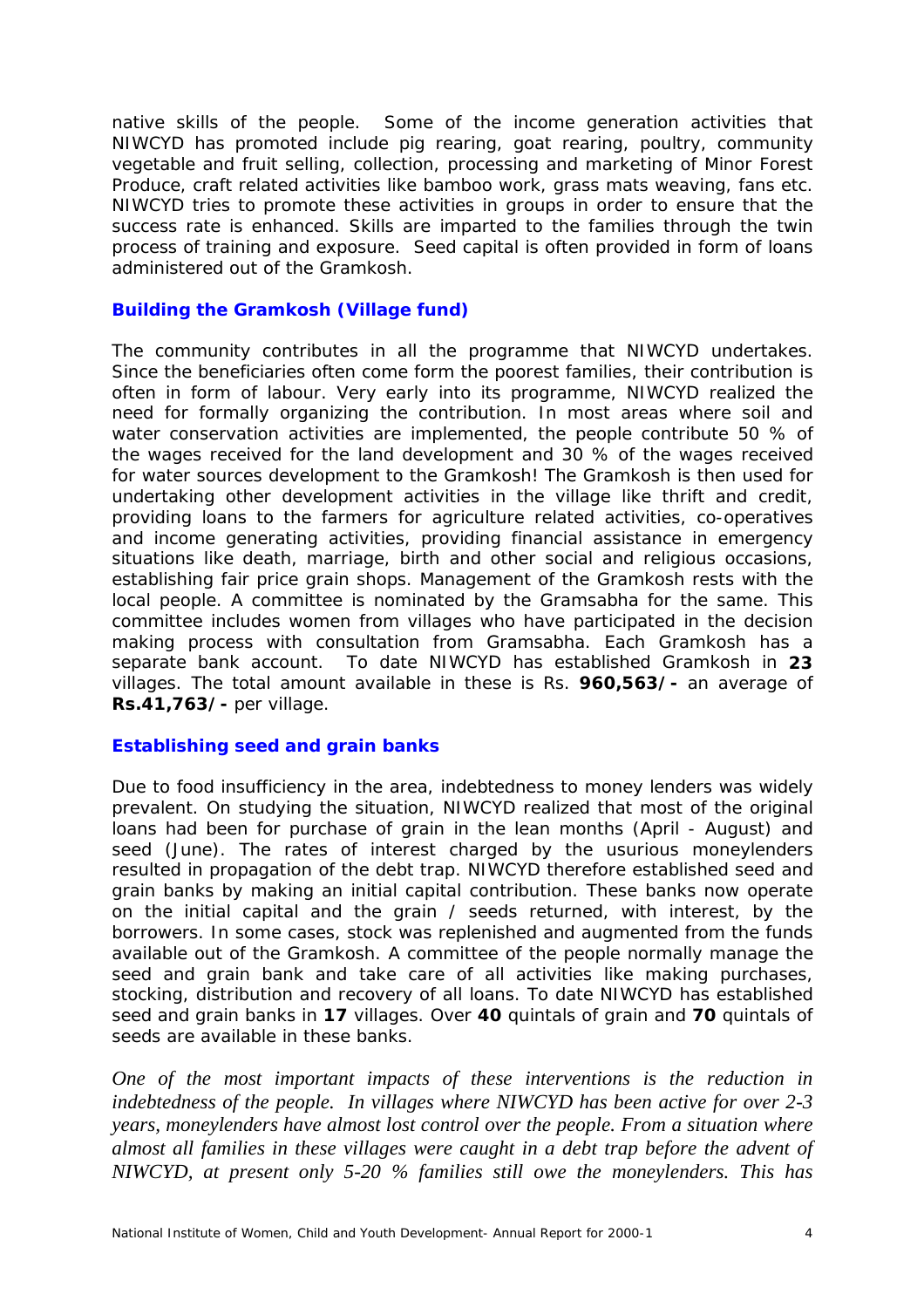*resulted in breaking of the shackles of exploitation that came with the debt. This gives the beneficiary families the psychological and economic space to think of other aspects of life like education and health.*

#### **Awareness and capacity building of the gramsabha**

This activity is normally carried out in all the areas where the more intensive soil and water conservation activities are implemented. In addition villages in the neighbourhood are also covered. The NIWCYD strategy in this intervention is simple: at the outset it tries to ensure that the Gramsabha is formulated and is



made functional. This is because the Gramsabha is an important institution in context of rural development. All the major decisions in the village are needed to be taken by the Gramsabha. NIWCYD tries to consciously promote a consensus model of decision making rather than rule of a simple majority. This ensures that all the people are involved in the process of decision making and any activity or process finds

support amongst all villagers. Women are actively promoted and motivated to participate in the gramsabha.

NIWCYD feels that for the full benefits of government development schemes to reach the villagers, the community has to take advantage of their rights under the Panchayat Raj Act. The Gram Panchayat needs to be fully aware of the scope and extent of the same. Training classes / discussion sessions are conducted in each village to ensure that each person in the village is made aware. NIWCYD has implemented these awareness activities in **50** villages. It has received the maximum amount of success in the Mahakoushal region of Madhya Pradesh.

#### **Mobilizing women and youth**

Women and youth are mobilized through formation of Self Help Groups round the saving and credit activity. The members are trained and exposed to other similar groups in the area. These groups will be encouraged to participate in all village level activities and decision-making processes.

Those amongst these groups who show leadership potential, are trained so that they can take up the mantle of leadership in the village. Over a period of time, NIWCYD gradually transfers the decision making in these villages to these local leaders and the community on the whole. This also helps in smooth withdrawal of NIWCYD from the activities that it was managing entirely in the early stages.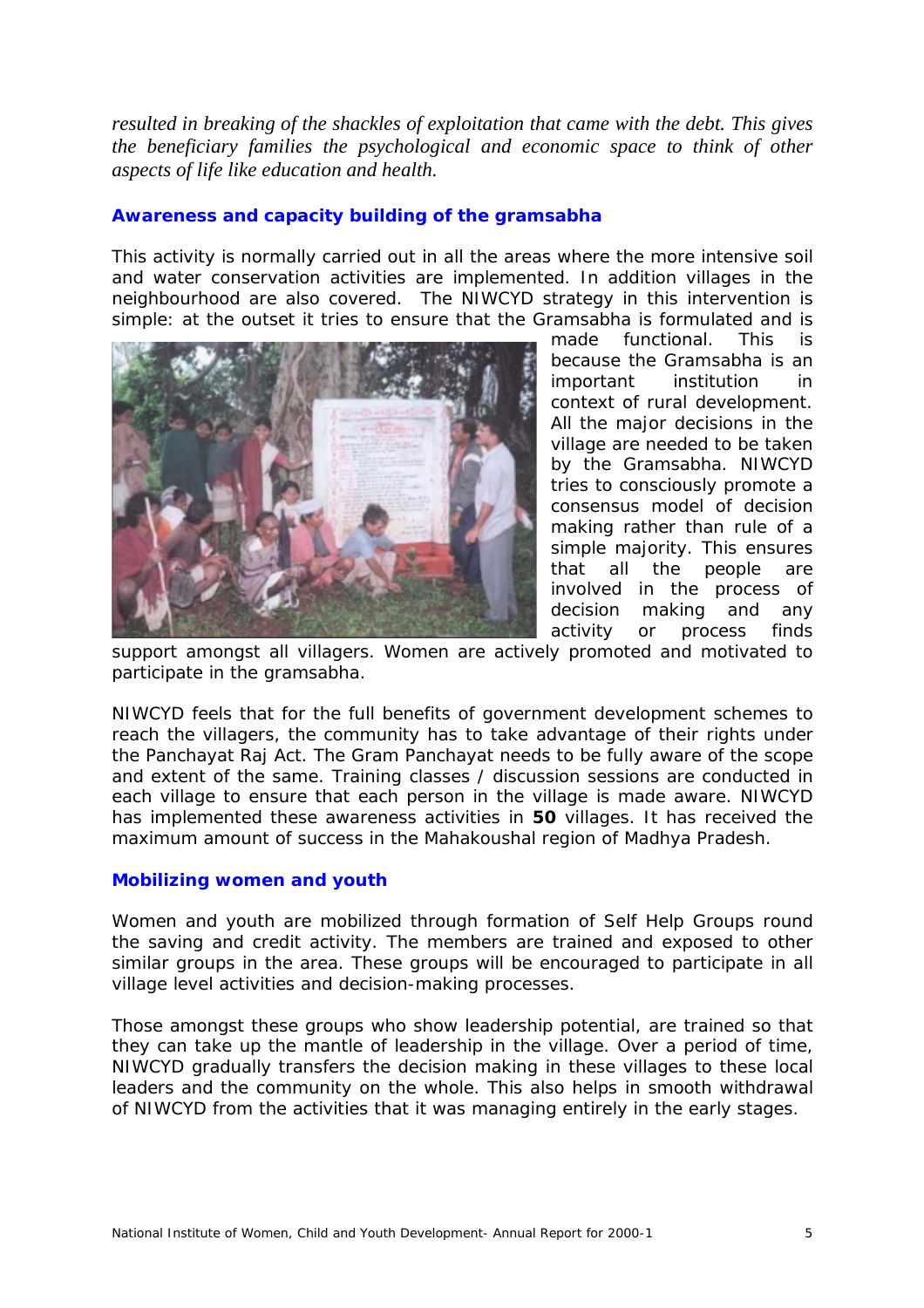#### **Health and education services**

In almost all the villages where NIWCYD implements its Integrated Rural and Tribal Development programme, health and education services are an integral part. NIWCYD undertakes health and environmental sanitation demonstrations and camps, trains community level health workers and works with the government health system to ensure that services like immunization, malaria treatment etc reaches the people.

NIWCYD also runs crèches, balwadis (pre-primary education centres) and Non Formal Education classes for the children out of school. In the last year, NIWCYD has also started remedial classes for children who are enrolled in school but who do not achieve the expected academic attainment standards.

NIWCYD is also implementing a programme aiming to improve awareness amongst people in the rural areas on the issue of Reproductive and Child Health. This programme is being implemented in 40 villages in Jabalpur, MP and 20 villages in Nagpur district, Maharashtra.

# **Child Development**

This area is relatively new in the NIWCYD portfolio. In the year under report four significant projects were implemented.

#### **Addressing child labour**

NIWCYD is implementing the project in six villages. These villages have been affected by the Bargi Dam constructed on the river Narmada. The local people have lost their lands in the outlets and canals of the dam without adequate compensation. They are bereft of any other sources of employment except the stone crushing units and sand quarries. Poverty forces people in the villages to exploit the labour of their children. This results in the dropping out of the children from the formal school system. The incidence of sexual exploitation of the working adolescent girls is very high, especially in the stone crushing units that are owned and managed by the local underworld elements.



The issue of child labour is being addressed by NIWCYD through

1. Educational activities that include Non Formal Education classes that have covered over 300 working children in the last year. In the last year two NFE centres were closed down as all the **22** children covered by these were admitted to the formal schools in classes 1 and 2. **63** children were also encouraged to appear in the formal examination system in these villages.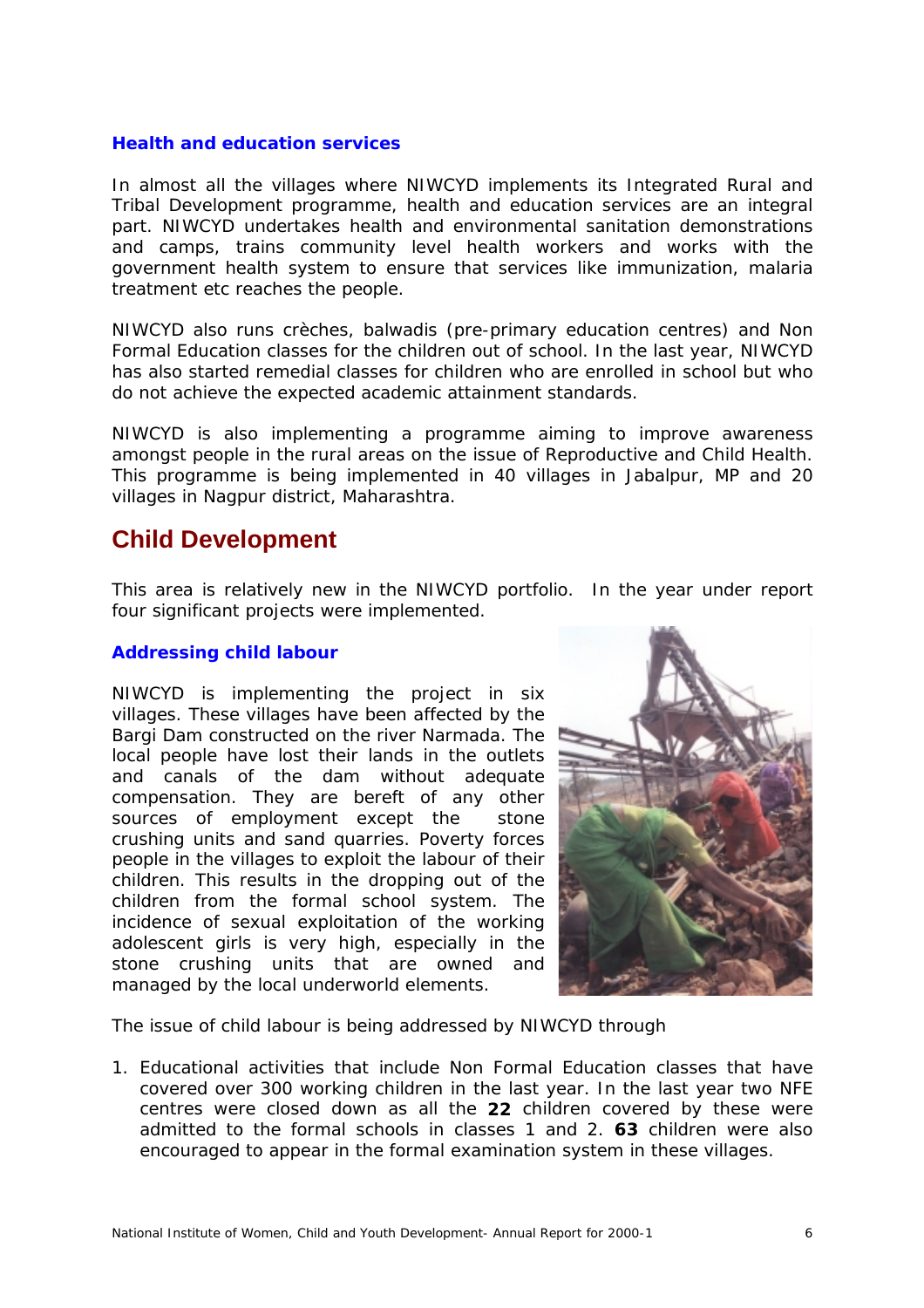- 2. Health interventions involving health check up camps for the children and their parents, training of community health workers, awareness camps etc. These interventions which include provision of kits to trained community health workers, **have benefited over 900 families in the area.**
- 3. Counselling of parents and adolescent girls in the region in order to expose and sensitise them to the dangers of exploitative work that the latter are being forced into. NIWCYD wishes to empower and awaken these girls so that they willingly come out of the forced labour. **A start has been made and ten girls have refused to work in the stone crushing units where they were being sexually exploited.**
- 4. Income generation programs for the families like goatery has been initiated in 2 villages. **This programme has benefited 12 families directly. All children from these families have stopped working and now attend school.**

#### **Universalization of Elementary Education (UEE)**

NIWCYD is implementing a programme for UEE in 128 villages in seven districts in the Vidarbha region of Maharashtra. The programme is being implemented at two levels by NIWCYD - on the one hand it is involved in direct implementation in 20 villages and on the other it is co-ordinating the efforts of 14 NGOs which are implementing the programme in 108 other villages.

The programme comprises two components

- 1. Remedial education classes for children who are enrolled in school but who fall below the expected academic attainment levels. Over 2500 children have been directly reached through this component.
- 2. Non Formal Education classes for the children out of school in order to bring up their academic levels to a point where they can be enrolled in formal schools. Over 1000 children have been reached in this component.

In this programme NIWCYD received technical assistance from Pratham Mumbai Education Initiative and Pratham Pune Education Foundation. Over the last one year, NIWCYD has internally developed a team of trainers and monitors yielding it the capacity for implementing the programme in other areas as well.

#### **Reforming the Juvenile Justice System**

The Juvenile Justice Act, 1986 calls for a change of focus from punishment and correction of juvenile offenders to their growth, development and rehabilitation. The Act also calls for NGOs to assist the state run the juvenile homes in

- 1. Identifying the systemic changes required to improve the quality of work of these homes.
- 2. Sensitising different cross sections of the society in order to facilitate the process of rehabilitation of the inmates.

NIWCYD decided to work on an experimental basis with the Juvenile Home in Durg in MP. In the first year it undertook the responsibility of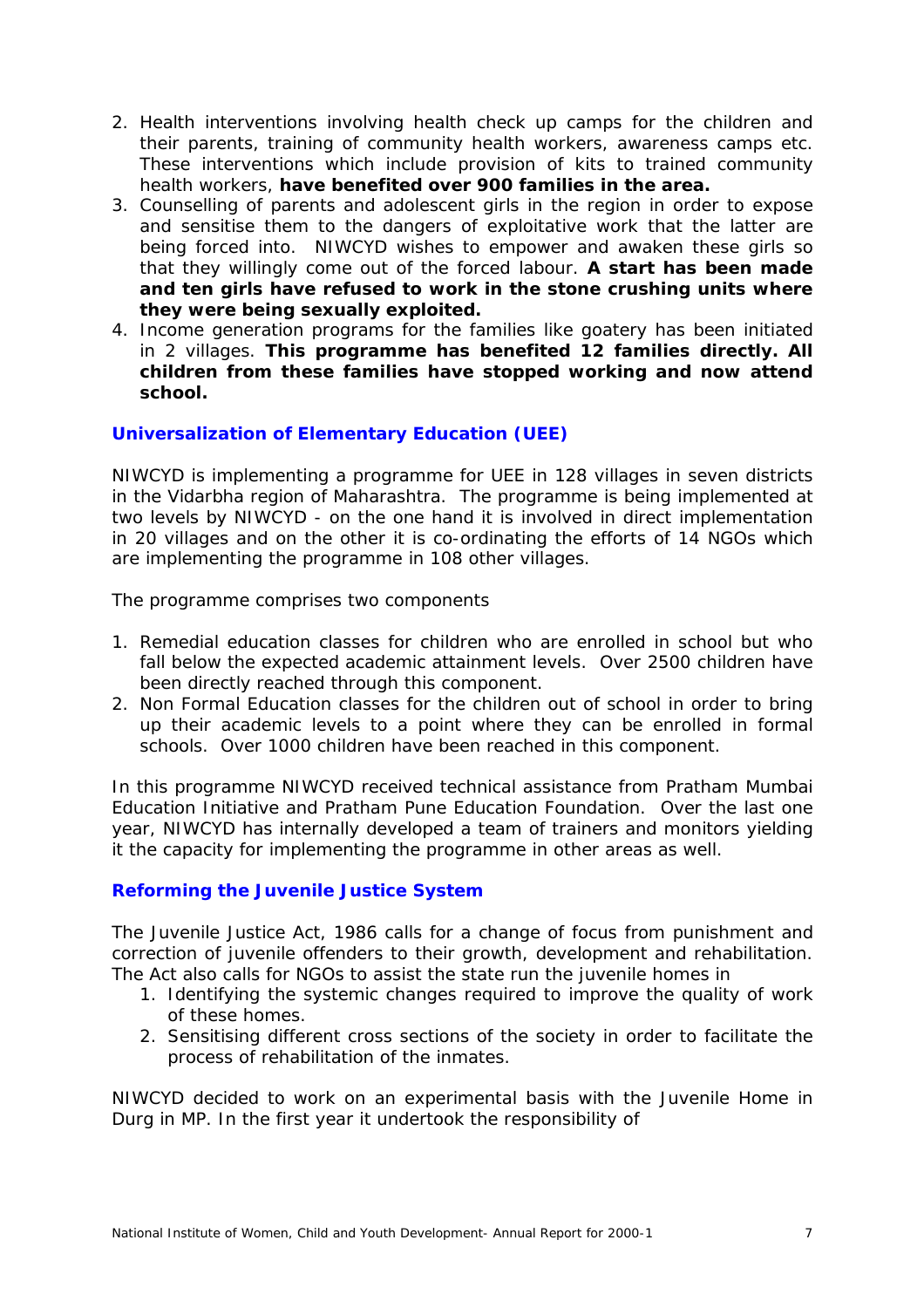- Speedy disposal of pending cases especially where children who had run away from home were languishing in the juvenile home for lack of follow up. On an average 5 cases were disposed off each month.
- Follow-up, through home visits, of 25 cases.
- Sensitisation of the juvenile home staff to the emotional needs of the children. This was attempted through a common workshop of the staff, policy makers, children, NGOs, child psychologists etc.
- Providing space for the children through sports meets, outdoor camps and other recreational activities. The feedback from the children to these has been very encouraging.
- Meetings at the community level in the city of Durg where a cross-section of the society is invited and the needs and issues facing the children and the home are discussed.
- A 'needs assessment exercise' covering children from 8 such juvenile homes in the State.
- Ensuring that the children were mainstreamed with the society by enabling them to join the formal school system on their release and rehabilitation.

The findings of this exercise are to provide pointers to the policy makers at the state and central level as to the role that NGOs can play in making the Juvenile homes perform better in spirit in which the Act was framed.

#### **Child Death Study**

NIWCYD was part of a study into the cause and incidence of child deaths. NGOs from 13 different parts of the state are studying the issue with a view to understanding the complexity and extent of the problem. The study was undertaken with technical support and guidance from SEARCH, Gadachiroli. In the study, NIWCYD has covered a population of 21,505 from 20 villages in the Ramtek Tehsil of Nagpur district of Maharashtra. Some of the learnings are that

- The issue of high child mortality is not restricted to tribals areas like Melghat, Dhule and recently Nandurbar as reported in the popular press and electronic media. The situation is quite serious in other parts of the state as well. As expected the CMR is highest in the tribal areas (92.2) followed by the urban slums (86.6) and rural areas (76.1).
- Still Birth Rate is highest in the urban areas (37.9) as compared to the rural (34.6) and tribal (27.1). Perinatal Mortality Rate (Still Birth Rate + Early Neonatal (below seven days) Mortality Rate) was found to be 67.3 %. This is an indication of the poor health and nutrition of expectant mothers.
- Neonatal Mortality rate was around the 50 mark in all areas. Neonatal mortality has accounted for 58.7 % of all child deaths and 75 % of the infant death recorded.
- The findings of the survey when compared with the official rates (government health department) show that **the true figures of the child deaths are at least 3-5 times higher than those reported officially.** This in itself is a vindication of the need for the survey and the need to record the incidence of births and deaths more accurately. .
- Even by government expectations (coming out of the SRS) over 120,000 neonates are expected to lose the survival fight each year ! However, the figure reported by the state health department is around 30 % of this figure !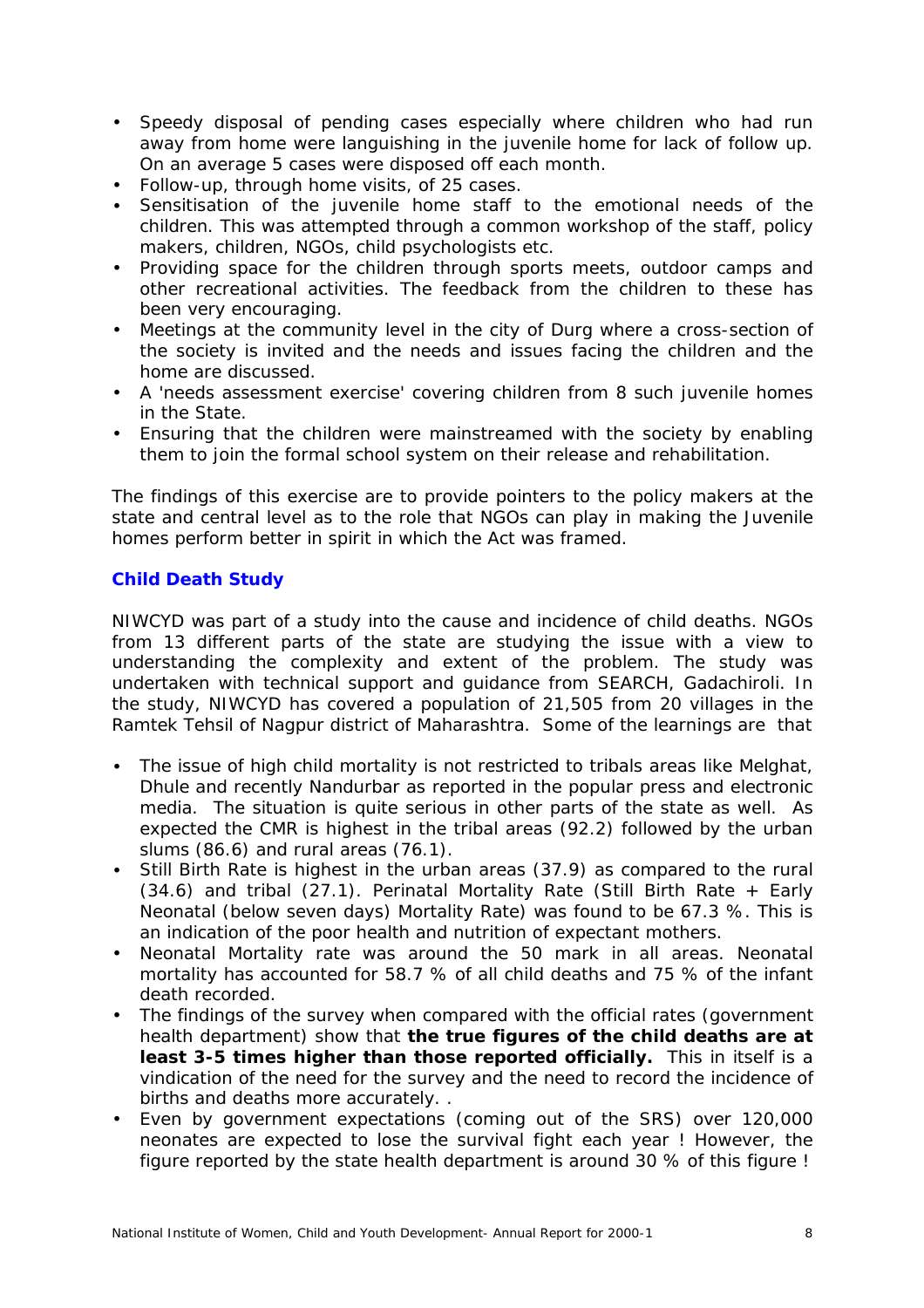# **Study, networking and advocacy**

#### **Promotion of crop diversity for regenerating indigenous farming systems**

The program is an integral component of the sustainable agriculture programme being promoted by NIWCYD. The basic aims of the project are to strengthen the indigenous seed conservation and improve awareness of the farmers on their rights over the genetic resources. Through Adaptive research, a variety of wheat seed was developed which can be sown in areas where limited quantities of water are available. The seeds thus developed were distributed to the farmers in three areas - Bargi dam (Jabalpur district), Shahpur (Balaghat district) and Baiga Chek (Dindori district). The results from the yield were encouraging. They are being analysed for further development of the variety. Exhibitions on sustainable agriculture practices were held in Indore.

#### **A centre for advocacy**

NIWCYD has established a centre for public advocacy, studies, research, training and social action in Jabalpur. The centre aims to provide assistance to the marginalized sections of society who are asserting their rights over livelihood resources and for influencing suitable policy change. The main focus of the centre is

- ! Creating awareness among people against human rights violations
- ! Promoting the adoption of Extension of Panchayat Raj for the tribal areas
- ! Capacity building of the grassroots activists on advocacy skills, particularly relating to Panchayat Raj and empowerment of women.

Various activities like training, information dissemination, legal assistance etc are provided by the centre

#### **Resource Centre**

NIWCYD has established a resource centre for NGOs and other peoples organisations in Nainpur, district Mandla, MP. The main activities include

- 1. Collection, analysis and dissemination of information on Government Resolutions, law and bills tabled in parliament and state assemblies
- 2. Strengthening people based campaigns
- 3. Networking amongst NGOs, academia and government officials

A number of NGOs have been taking advantage of the service provided by this centre.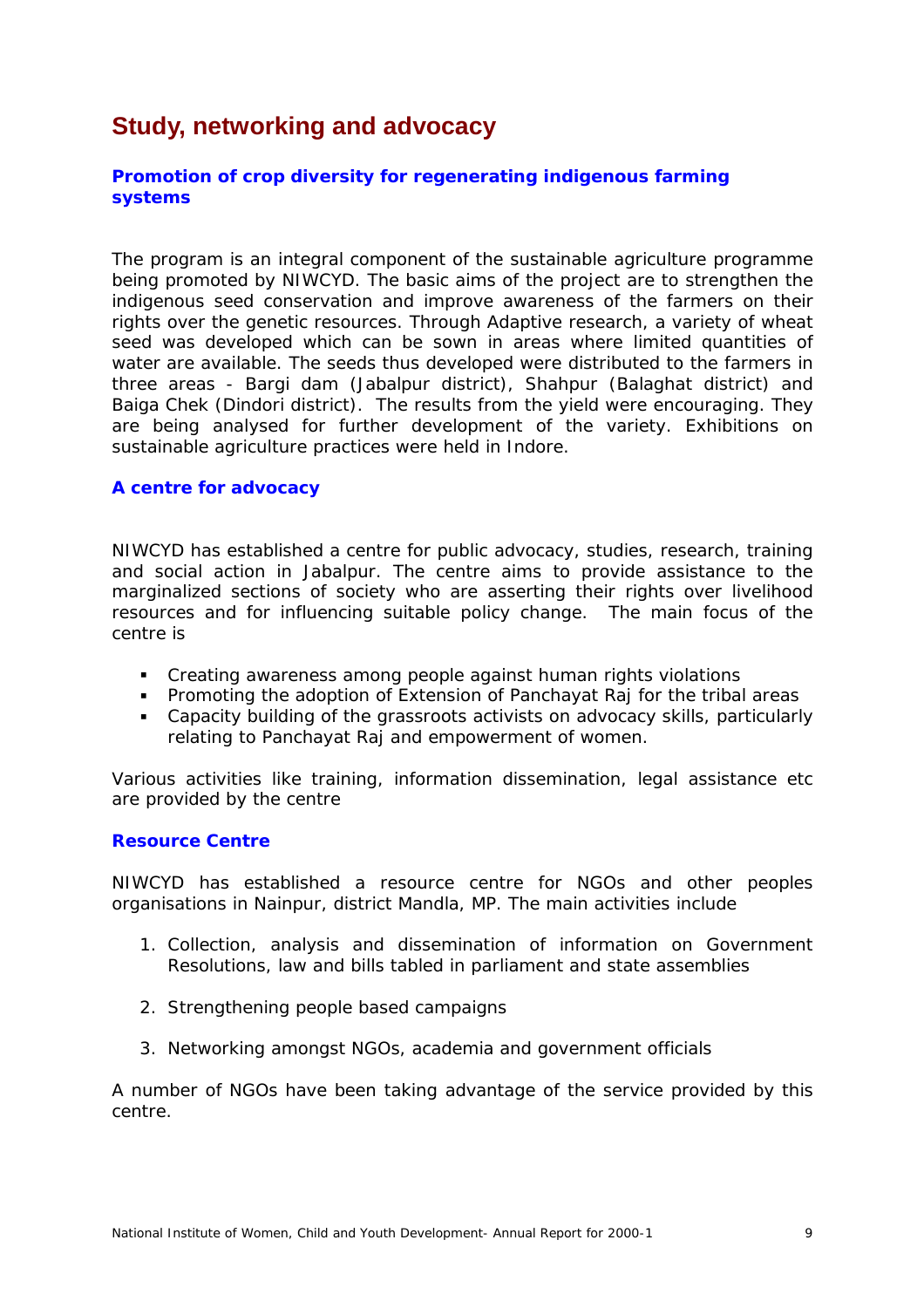## **The year to come**

In the coming year, most of the programmes from NIWCYD are expected to continue. In addition some new programmes are likely to be taken on. Three of the most important ones amongst these are

- 1. Integrated Rural and Tribal Development programme in 6 villages in the Baiga Chek region, 10 villages each in Jabalpur and Chindwara in MP and 10 villages in Kanker district of Chattisgarh.
- 2. A research project studying the replicability of the Home Based Neonatal Care model designed by SEARCH, Gadachiroli. This project will be part of an overall exercise involving seven NGOs at various sites. NIWCYD will implement the same in 15 of the 20 village suit had chosen in the study.
- 3. A project that aims to promote fair trade practices. NIWCYD will co-ordinate the production and sale of products from the tribal areas – Minor Forest Produce, Craft work, organically grown crops etc. The effort will be to ensure that the producers and the consumers are both satisfied and that employment opportunities are generated in the rural and tribal areas.

**R K Malaviya Vice President**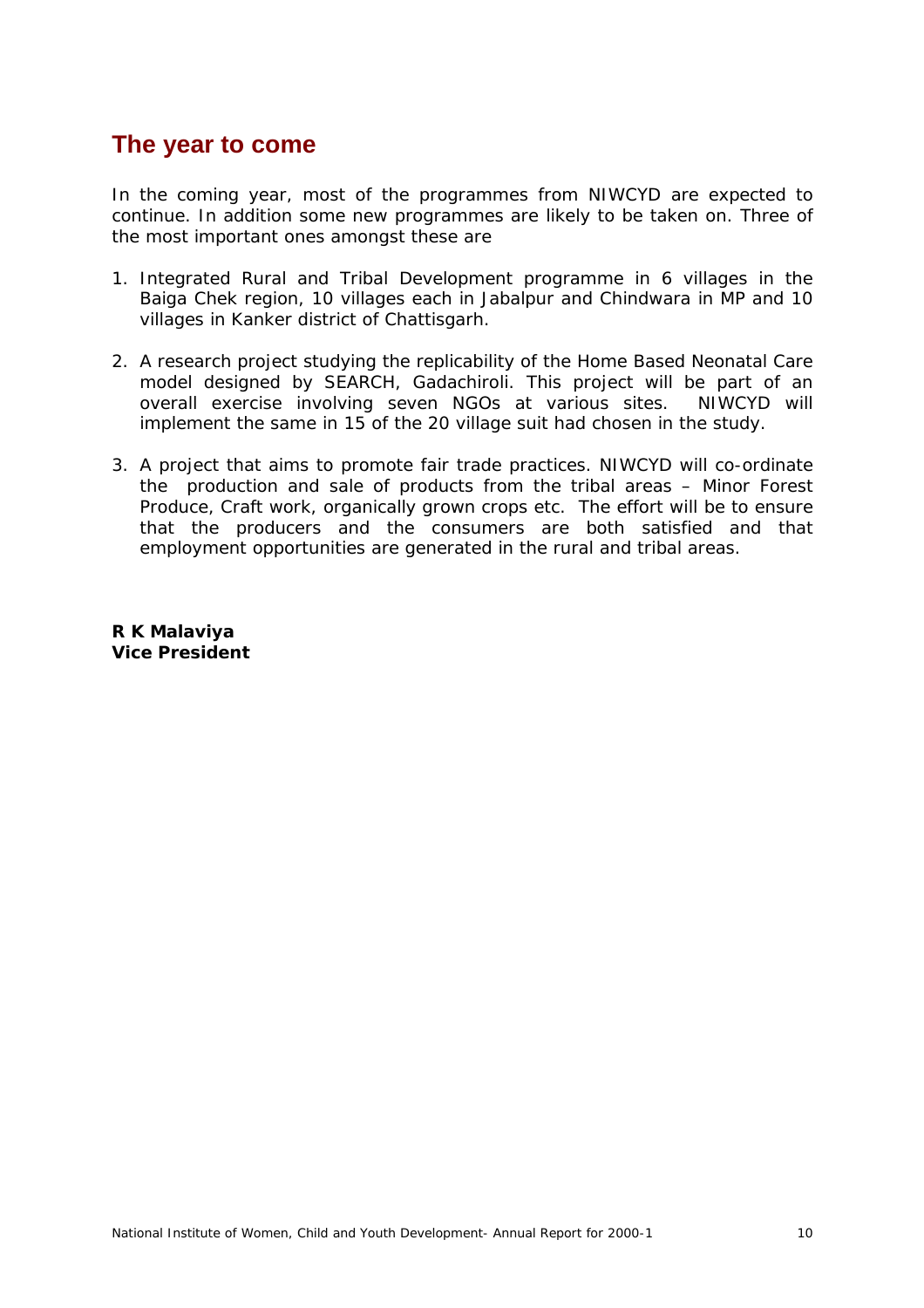#### **SUPPORTING AGENCIES**

The NIWCYD Governing Council wishes to acknowledge the support it has received from a variety of individuals and institutions in the year under report. This includes financial support from

- ! OXFAM India Trust, Nagpur
- **Indo German Social Service Society, Bhubaneshwar**
- ! Child Relief and You, Mumbai
- **EXECT:** Society for Service to Voluntary Agencies, Pune
- ! Swiss Aid, Mumbai
- ! AID, Mumbai
- **EXEC** Terre des Hommes, Pune
- ! Ministry of Social Justice and Empowerment, Government of India, New Delhi
- **EXECUTE:** Family Planning Association of India, Bhopal
- ! AWO, Germany

and Technical support from

- ! GreenEarth Social Development Consulting Pvt. Ltd.
- ! National Environment Engineering and Research Institute, Nagpur
- ! Pratham Mumbai Education Initiative
- **E. SEARCH, Gadchiroli**

The governing council also wishes to thank the staff, volunteers and various technical associates who have contributed greatly to its programmes and mission.